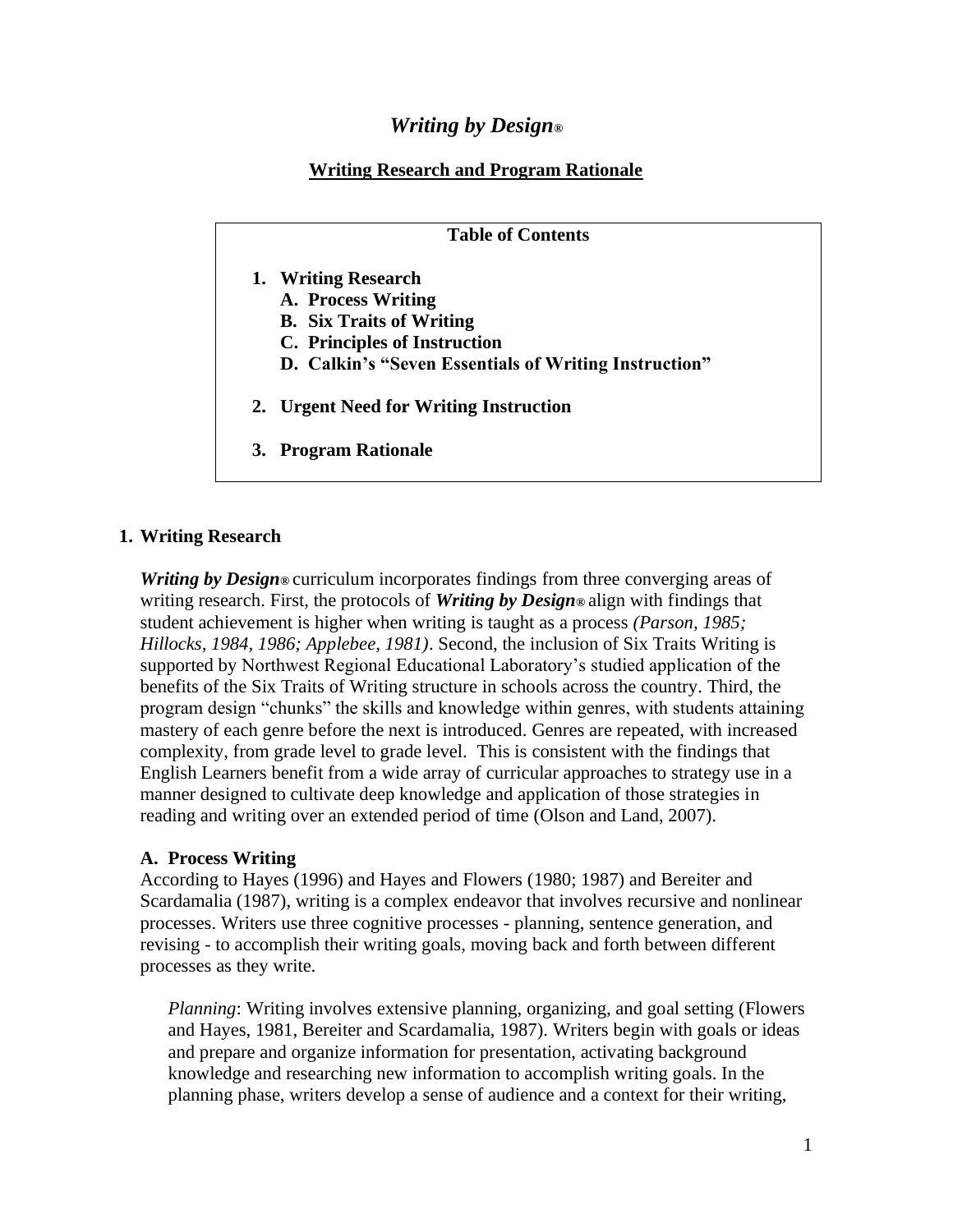taking the perspective of their readers to focus their efforts. Organization is also a key feature of the planning process. Writers attend to text patterns and organizational frameworks as they prepare their writing.

*Sentence Generation*: During this phase, writers translate their ideas into language and written words to build a coherent text in order to express meaning. In sentence generation, writers mentally prepare sentence parts for transcription into writing. To accomplish this task, writers need appropriate linguistic knowledge and facility. They must be able to choose words and grammatical constructions that best convey meaning. Vocabulary, morphology, and syntax conventions must be understood and accessible to writers in order to convey meaning with fluency and to generate written language appropriate for the intended audience (Webster, 2004).

*Revising*: Revision involves reviewing and evaluating written work to improve the meaning and text structure of the writing. Revising involves reading, identifying weaknesses, and repairing texts. Writers need to be able to identify areas of text requiring attention and to vary spelling, usage, vocabulary, cohesion, and text structure in order to convey the desired meaning to their audience (Webster, 2004).

*Writing by Design*<sup>®</sup> provides support for writers at each stage of the writing process. Intentional, strategic teacher modeling provides foundational support for student learning of multi-faceted writing tasks. Through modeling, teachers can demonstrate how to think through each process of writing – how to plan, how to create the written word, and how to apply improvements through revision. Instruction includes shared writing, whereby students begin to apply what the teacher has modeled through group participation as the teacher scribes, with the teacher "thinking aloud" to support students' meta-cognition for writing. While teachers have flexibility and choices in topics and approaches, and are not tied to a lesson script, grade-level teaching manuals provide complete lesson plans. Lessons are designed with structured student practice, revision, and sharing of each written piece. Color-coded writing posters provide visual support, structure initial instruction, and serve as ongoing references throughout each genre study. Students receive additional support through *Writing by Design®* recommended picture books to frontload knowledge and information and provide cultural references to connect student learning.

#### **B. Six Traits of Writing**

A traits-based approach to writing instruction is supported by a meta-analysis of 20 years of research on student writing conducted by Hillocks (1987). He reviewed 2,000 studies on the process of writing and identified the following six instructional methodologies commonly adopted as a curriculum or program focus: (1) grammar – teaching parts of speech and parsing of sentences; (2) models – presenting good pieces of writing that show particular structures of modes; (3) sentence combining – building complex sentences from simpler examples; (4) scales – training students to use sets of criteria to judge the quality of their work; (5) inquiry – transforming data and information to generalizations or arguments for writing tasks; and (6) free writing – having students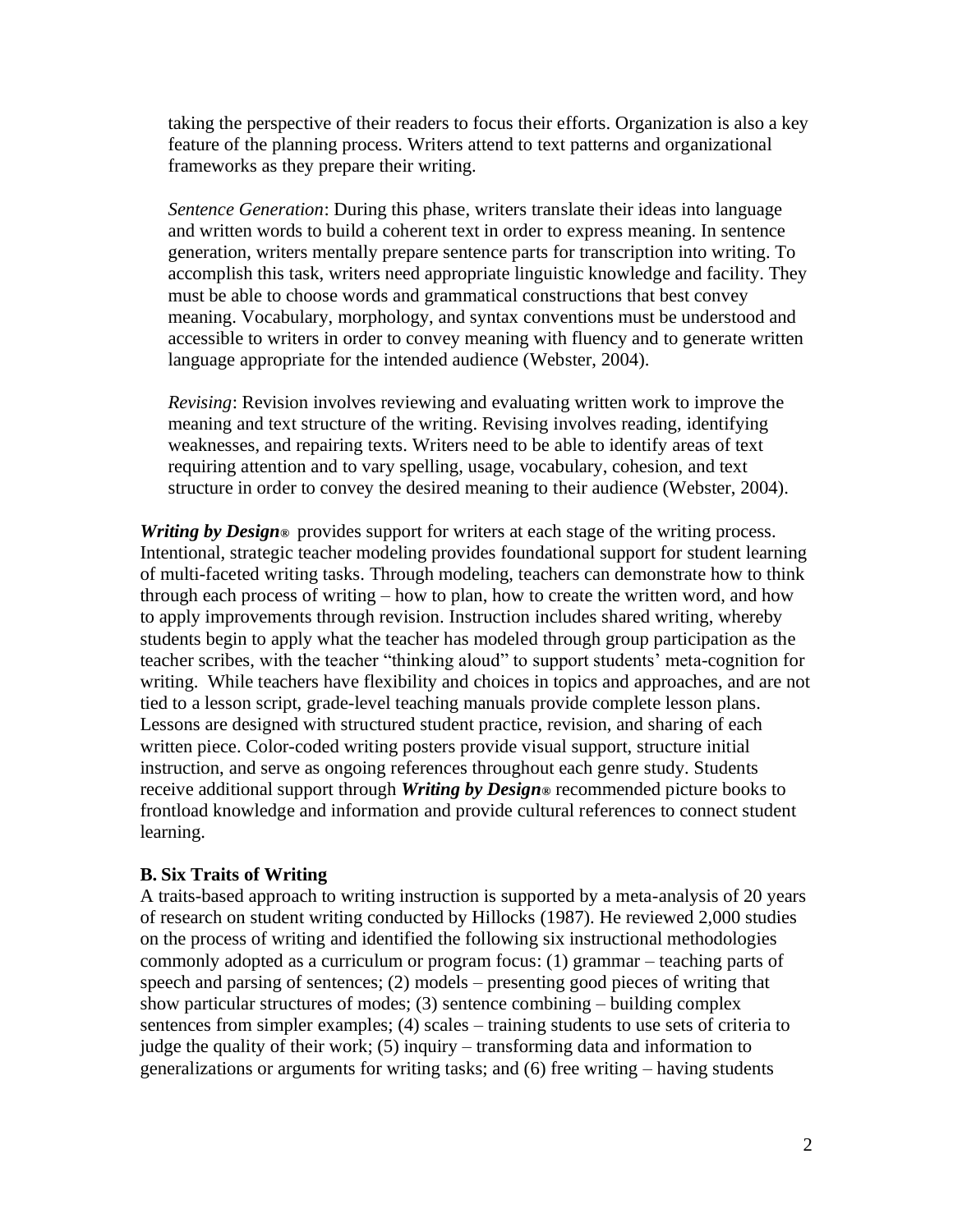write freely about whatever interests them *(Hillocks, 1987, Synthesis of Research on Teaching Writing, Educational Leadership, 44(8), 71-76, 78, 80-82).*

*Writing by Design*<sup>®</sup> builds upon the Six Traits Writing Model. Developed at Northwest Regional Laboratory and used by more than 15,000 teachers over the past two decades, the Six Traits Writing Model is an approach to teaching and assessing student writing that focuses on six traits that characterize quality writing:

- 1. Ideas the main message
- 2. Organization the internal structure of the piece; the thread of the meaning and the logical pattern of the ideas
- 3. Voice the personal tone and feelings of the author's voice
- 4. Word Choice the vocabulary the writer chooses to convey meaning
- 5. Sentence Fluency the flow of language and sound of word patterns
- 6. Conventions the mechanical correctness

The Six Traits Writing Model is a process-oriented approach to teaching and assessing writing. In Six Traits and *Writing by Design®,* teachers introduce each trait one at a time in a cumulative sequence. As they become familiar with each trait and the contents of the each trait's scoring rubric, students participate in planning, translating, and revising their written work. Students write pieces in various forms and modes, and participate in peer and group revisions focused on selected traits. The teacher conducts frequent wholegroup scoring and discussion sessions and reads frequently to students from a wide variety of quality written material, followed by discussion of the use of selected traits by the author.

Teachers begin each year's instruction by introducing/reviewing the Six Traits through structured lessons outlined in the program's teaching manuals. As they introduce each genre, color coded-posters structure the instruction by cross referencing applicable components of the Six Traits with components of the genre.

As students progress through the program from year to year, data on participating schools shows increasingly improved writing scores as students internalize and apply what they have learned in prior years.

*Writing by Design*<sup>®</sup> uses direct instruction to link process writing and the Six Traits. Writing processes of planning, translating, and revising are learned in context as teachers explicitly teach text structures *Writing by Design®* instruction involves (1) clear and specific objectives, (2) materials and problems selected to engage students with each other in specific processes important to an aspect or trait of writing, and (3) activities, such as small-group, problem-centered discussions, conducive to high levels of peer interactions. These instructional components were found to be over four times more effective than traditional writing instruction models (Gersten and Baker, 1999, 2001). Through the use of job charts and modeling, the concrete tasks of direct instruction make objectives operationally clear by engaging students in their pursuit through structured tasks (p.122, Hillocks, 1986, Research on Written Composition, Directions for Teaching: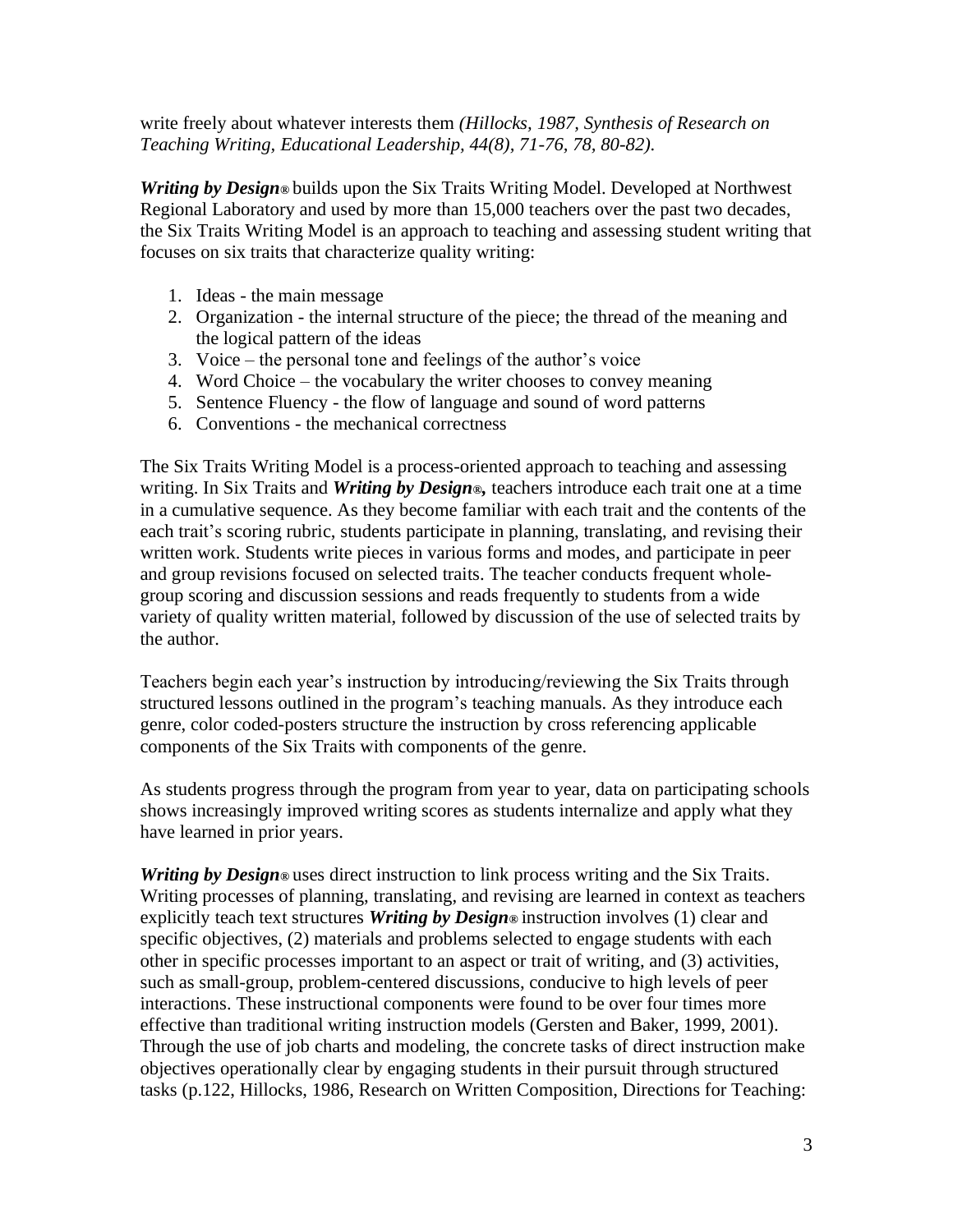Urbana, IL: ERIC Clearinghouse on Reading and Communication Skills, 1986. ED 265 552).

# **C. Principles of Instruction**

In their book, *Effective Teaching Strategies that Accommodate Diverse Learners* (Kame'enui, Carnine, Dixon, Simmons, Coyne, 2002), Kame'enui et al. identify six major principles of effective instructional tools. Based on the extensive reviews of literature conducted by researchers at the National Center to Improve the Tools of Educators (NCITE, 2001), these tools represent effective and validated instructional strategies for teaching students with diverse learning and curricular needs. They serve the dual purposes of synthesizing teacher-directed and student-directed learning and incorporating the basics in the quest for higher-order thinking (Kame'enui et al., p. 7).

1. Big Ideas: Highly selected concepts, principles, rules, strategies, or heuristics that facilitate the most efficient and broadest acquisition of knowledge.

*Writing by Design*<sup>®</sup> curriculum incorporates the three current "big ideas" in the field of writing: process writing, text structure, and peer interaction. Because process writing alone is not sufficient for consistent results in writing, *Writing by Design®* provides explicit instruction in the Writing Process combined with explicit instruction in text structure. Englert et al. (1991) found that the combination of specific instruction about each writing genre and identification of its own structural characteristics and process writing shows powerful results in increasing student achievement, particularly for students with learning differences. Further, students who receive instruction that focuses on limited text structures within defined learning periods showed mastery and transference of skills more effectively than students whose programs taught many structures. Collaborative work has been proven to be an effective instructional tool in many subject matter domains. In writing, peer interaction has a particular benefit; students working with others have the opportunity to participate in authoring, editing, and revising – learning to bridge sentences, spell effectively, and use appropriate grammar within the context of their writing. These collaborative work opportunities are embedded in *Writing by Design®* instruction, through whole-class instruction, peer reviews, and shared writing.

2. Conspicuous Strategies: Sequence of teaching events and teacher actions that make explicit the steps in learning. They are made conspicuous by the use of visual maps or models, verbal directions, full and clear explanations, etc.

Conspicuous strategy instruction has been used with promising results to teach all phases of the writing process: planning (Harris & Graham, 1985), text structure (Englert et al., 1991; Graham and Harris, 1989), and revising (MacArthuer, Graham, and Schwartz, 1991) (all as reported in Kame'enui et al., 2002). *Writing by Design®* incorporates conspicuous strategy instruction through its use of organizational frameworks and expectations for genres and text structures, rubric-design, picture book models, model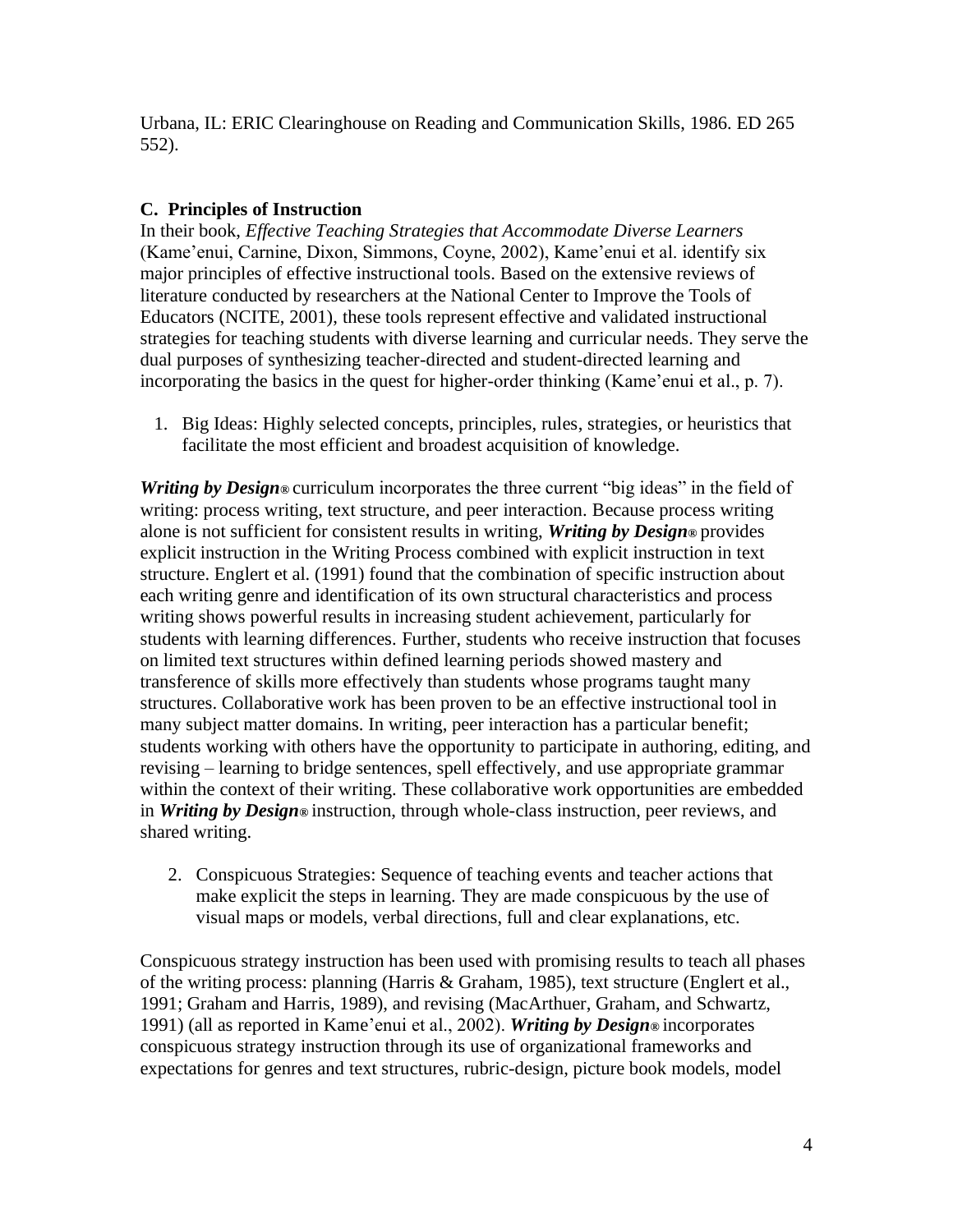papers, and job charts which break writing tasks into chunks that build cumulatively over time.

3. Mediated Scaffolding: Temporary support for students to learn materials. Scaffolding is faded over time.

Scaffolding and guidance are integral components of conspicuous strategy instruction and the *Writing by Design®* instructional process. Initial scaffolding is gradually faded over time and students learn strategies to regulate their own learning. When students have the underlying competencies in place, but struggle with the complexity of a task, activities are scaffolded through the use of visuals (such as the posters), model papers provided by the program, teacher modeling, and shared writing. Procedural facilitators such as planning sheets (other examples) are used routinely to guide students in beginning the writing process, while collaborative work with peers offers scaffolding to students as they pursue the editing and revising processes. (Editing think sheets, check lists related to genre, etc.).

- 4. Strategic Integration: Intentional consideration and sequencing of instruction in ways that show commonalities and differences between old and new knowledge.
- 5. Primed Background Knowledge: Related knowledge, placed effectively in sequence, that students must already possess in order to learn new knowledge.

Each *Writing by Design®* lesson begins transfer of information, or review, of knowledge from the previous lesson prior to identifying and modeling new learning objectives. *Writing by Design*<sup>®</sup> recommended picture books provide explicit models for each genre study. They also serve to frontload knowledge about experiences students may be lacking and present diverse cultural references to aid in connecting students to the learning experience.

6. Judicious Review: Sequence and schedule of opportunities learners have to apply and develop facility with new knowledge. The review must be adequate, distributed, cumulative, and varied (Dempster, 1991, as reported in Kame'enui).

*Writing by Design*<sup>®</sup> assessments are an essential element of its instruction. Purposefully designed, direct links exist between clearly identified lesson objectives, student-friendly rubrics, easy-reference genre charts, and formal assessments making it possible for teachers and students to share expectations for learning outcomes. Formative assessments occur through frequent checks for understanding along with self-reviews and shared writing using writing rubrics. Recursive instruction is embedded throughout the curriculum with ample opportunities for students to revise their work based on clear rubric descriptors, peer reviews, and teacher feedback. Summative and cumulative reviews are facilitated by end-of-unit assessments and Grading by Design™ online assessments. Video lesson instruction provides end-of-lesson quizzes, catalysts to mastery learning and precursors to progressing onto subsequent lessons. Students maintain writing folders in which they keep works in progress, where they store specific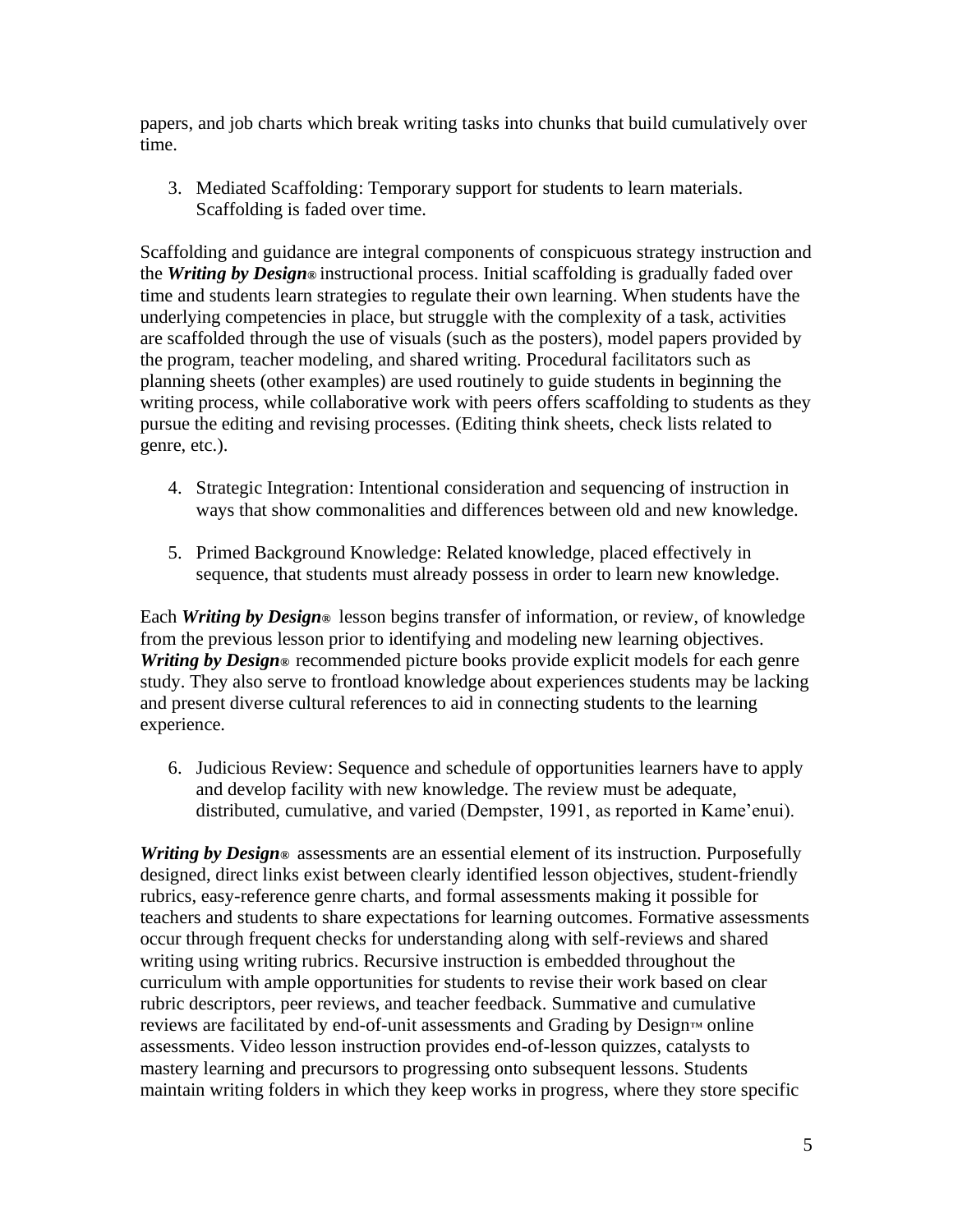writing goals, and where they track their own performance compared to their goals and the state or district standards for their age/grade*. (adapted from Kozlow and Bellamy, 2005).*

*Writing by Design®* focuses on alignment and variation of procedures over time to promote strategy maintenance and generalization. These structures are taught thoroughly, taking approximately  $12 - 15$  lessons within each genre to provide massed practice. Scaffolding, however, is gradually reduced as students learn so that practice becomes more distributed. To promote transference and generalization, review is varied as students work on a specific text structure using different topics and combine different text structures into more complex texts. Thorough initial teaching (Englert et al., 1991) greatly enhances transference.

Because *Writing by Design®* uses consistent instructional language year after year, students internalize the language and concepts that enable them to think about their writing. This common language enables writing instruction to smoothly continue from year to year, without time lost for the review of basic concepts and confusion over varied references to a writing concept, e.g., "hook", "beginning", "introduction", "engage the reader". In the absence *Writing by Design®* implementation, instructional practices are typically linked to teachers' use of their own terminology, necessitating year-to-year reteaching to address confusion. Grade level "No Excuse Spelling" of most commonly used high-frequency words cycles throughout instruction allowing for accurate distributive practice over time.

# **D. Calkin's "Seven Essentials of Writing Instruction" -** *Writing by Design®* **Alignment**

- 1. Writing needs to be taught just like any other basic skill with explicit instruction and ample opportunity to practice.
	- a) All lessons follow consistent research-based lesson design
		- i. Stated lesson objective
		- ii. Transfer from prior lesson
		- iii. Teaching and modeling of identified skill
		- iv. Guided individual and whole-group practice
		- v. Opportunities to review, share, and revise work
		- vi. Checks for understanding to determine learning outcomes and facilitate targeted reteaching as necessary
	- b) Comprehensive full-year instruction with explicit teaching and ample practice of each writing genre
	- c) Explicit examples for each genre picture books, model papers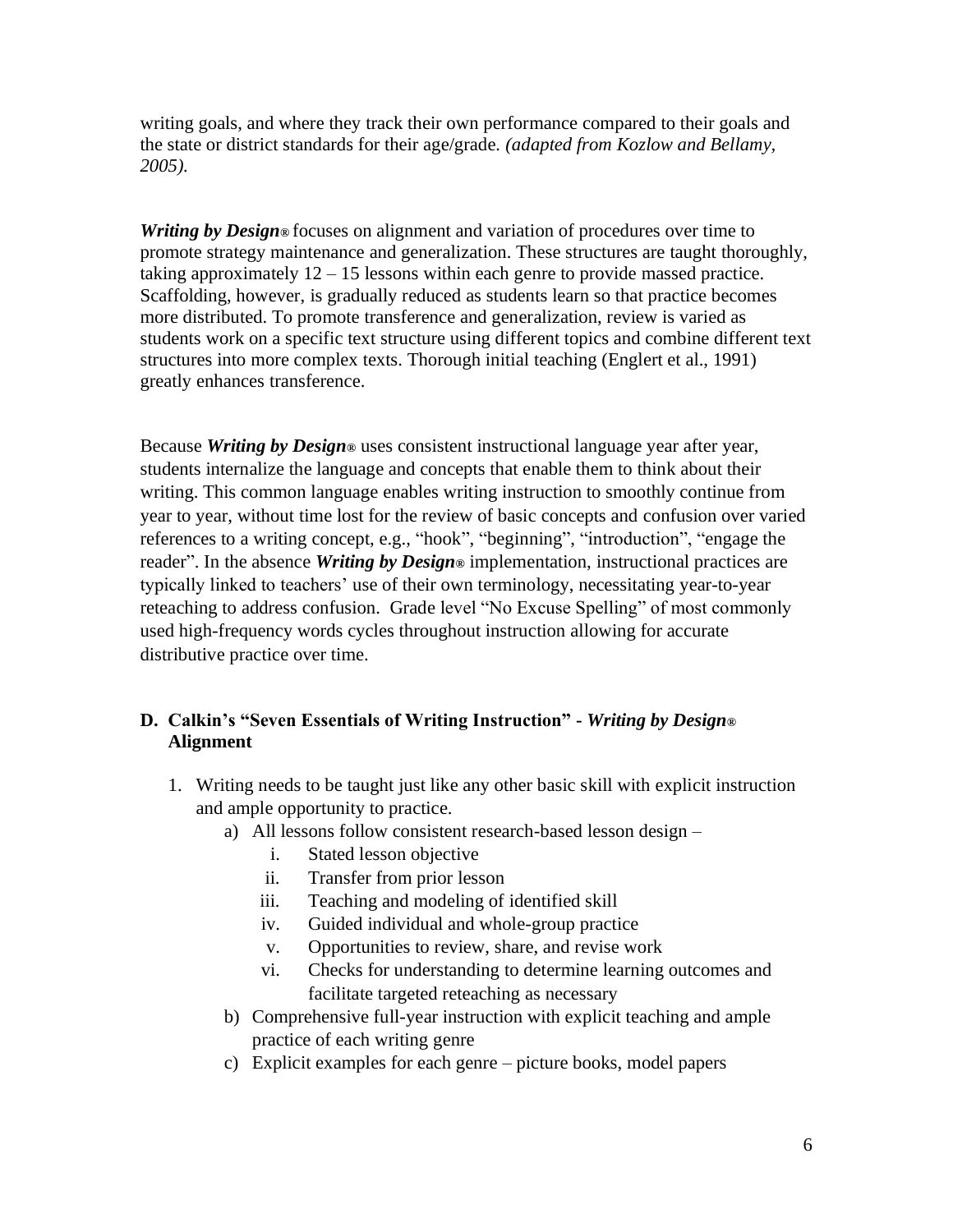- 2. Students deserve to write for real, to write the kinds of texts they see in the world – non-fiction, persuasive articles, letters, stories, and reviews, and to write for an audience, not just the teacher's red pen.
	- a) Prewriting prompts students to generate ideas and apply concepts to their own lives.
	- b) Peer-revision is guided and practiced throughout the program.
	- c) Grading by Design empowers students to analyze their own writing progression and provides sharing of specific rubric examples.
- 3. Writers write to put meaning on the page. People will invest themselves in their writing if they write about subjects that are important to them.
	- a) Lessons encourage and teach students how to write and share personal narratives.
	- b) Lessons teach how to determine credible resources to research topics of interest.
	- c) Lessons guide students through differentiation of writing opinions and arguments.
- 4. Children deserve to be explicitly taught how to write. Instruction matters and this includes instruction in spelling and conventions, as well as in the qualities and strategies of good writing.
	- a) Grade level "No Excuse Spelling" of most commonly used high-frequency words cycles throughout instruction.
	- b) The process of revision is taught explicit from editing and practiced over and over to identify and incorporate improvements.
	- c) Rubrics explicitly present expectations for editing and revision for each genre and each lesson with Editing and Revision Checklists.
- 5. Students deserve the instruction necessary for them to cycle through the writing process: rehearsing, drafting, revising, editing, and publishing their work.
	- a) The Writing Process is explicitly taught and provides a foundation of instruction throughout the program.
	- b) Each genre study walks students through outlining, drafting, revising, editing, and publishing.
- 6. Writers need to read. In order for students to write well, they need opportunities to read and hear texts read, to study what other authors have done and what they, too, can try.
	- a) Easy-to-access recommended picture books provide grade-appropriate models for all writing genres.
	- b) Guided peer-revision allows students to present their work, hear it read, and share ideas for improvement.
- 7. Students deserve clear goals and frequent feedback. They need to hear ways that their writing is getting better and be guided through next steps.
	- a) Every Writing by Design lesson begins with a clearly stated learning objective and ends with "Checking for Understanding" to determine the learning outcomes.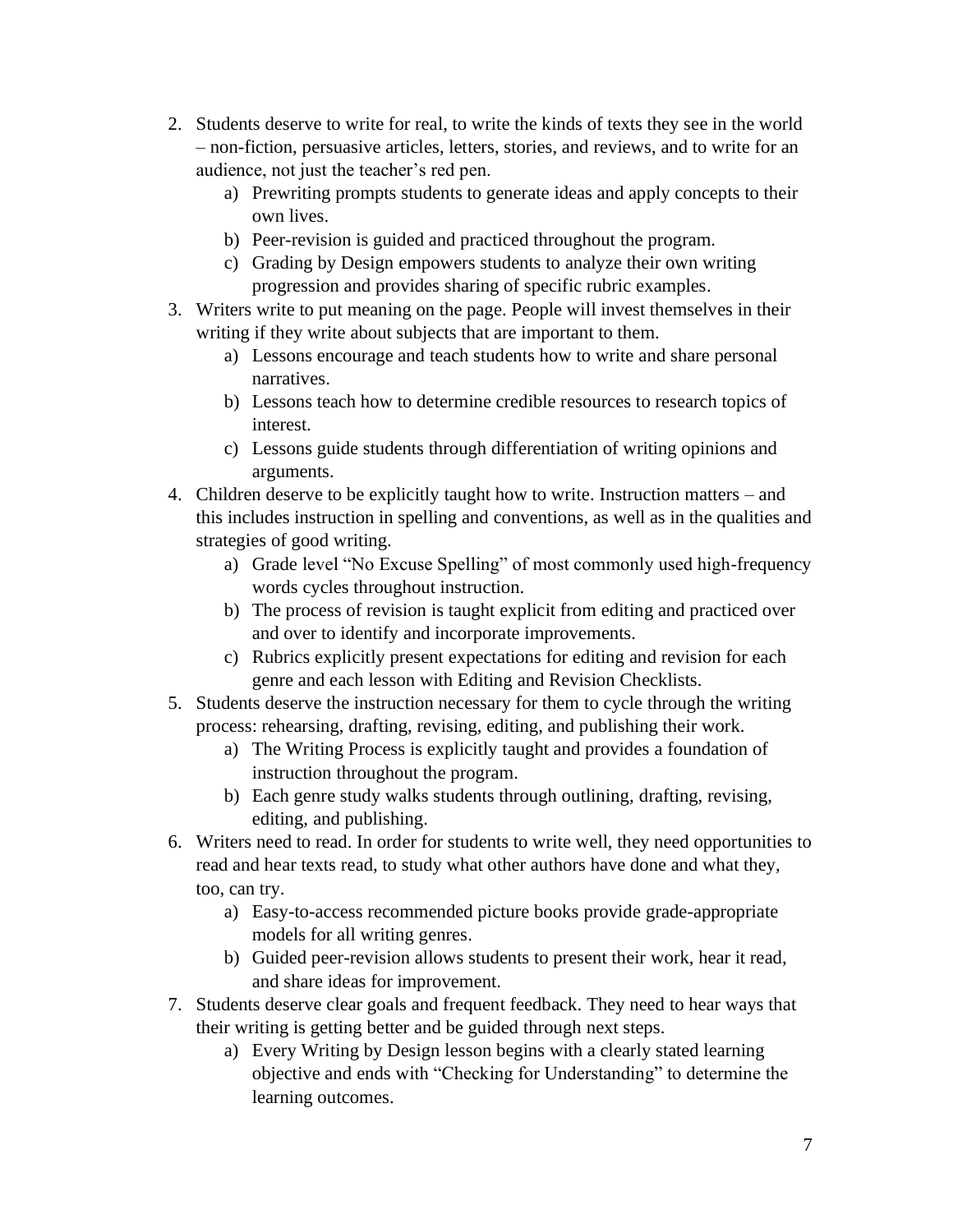- b) Grading by Design facilitates immediate student reflection and analysis of achieved rubric skills and empowers teachers to provide immediate feedback without waiting for designated time to "grade" papers.
- c) Reports of student progress are automatically generated for individual students and collective groups, giving teachers the information necessary to target reteaching.
- d) Each video lesson quiz gives feedback about the level of understanding and requires 100% mastery before progression to subsequent lessons.

# **2. Urgent Need for Writing Instruction**

As a precursor to understanding the need for writing instruction, it is important to acknowledge the epidemic of reading failure in the United States as documented in *A Nation at Risk* (1983) and *Preventing Reading Difficulties in Young Children* (National Research Council, 1998). Results from the 1998 National Assessment of Educational Progress (NAEP) in reading demonstrated that 38 percent of fourth-grade students and 26 percent of eighth grade students read at a below basic level (National Center for Education Statistics, 1999). Studies of the National Institute of Child Health and Human Development (NICHD) indicate that 60 percent of children find learning to read a challenging process while 30 percent of these children find learning to read extremely difficult. Risks to literacy development increase for children who are acquiring English, who live in poverty, and those whose parents have low-reading ability. Acknowledging the potentially devastating impact of illiteracy on our nation, the NICHD has proclaimed that "reading failure [reflects] not only an educational program, but a significant public health problem as well."

"The evidence is clear: writing can be a vehicle for improving reading" (p. 6). Graham, S., and Hebert, M. A. (2010). Writing to read: Evidence for how writing can improve reading. A Carnegie Corporation Time to Act Report. Washington, DC: Alliance for Excellent Education.

In 2003, The National Commission on Writing in America's Schools and Colleges deemed writing the "neglected 'R'" and called for a "writing revolution" that included doubling the amount of time students spend writing. In the years following, extensive reports such as Reading Next (Biancarosa & Snow, 2006) and Writing Next (Graham & Perin, 2007) supported the idea that writing is a powerful tool for improving reading, thinking, and learning. With most of the country implementing Common Core State Standards, there is a renewed push for more writing, and improved writing. Educators efforts to improve student learning and include more writing within the time limits to daily schedules is supported by Steve Graham and Michael Hebert's (2010) Writing to Read, which gives strong evidence that writing, an essential skill itself, also improves reading comprehension.

For decades researchers have emphasized the strong connection between reading and writing, both in theory and in practice. Multiple studies have demonstrated that writing can improve comprehension. What has been less clear is what particular writing practices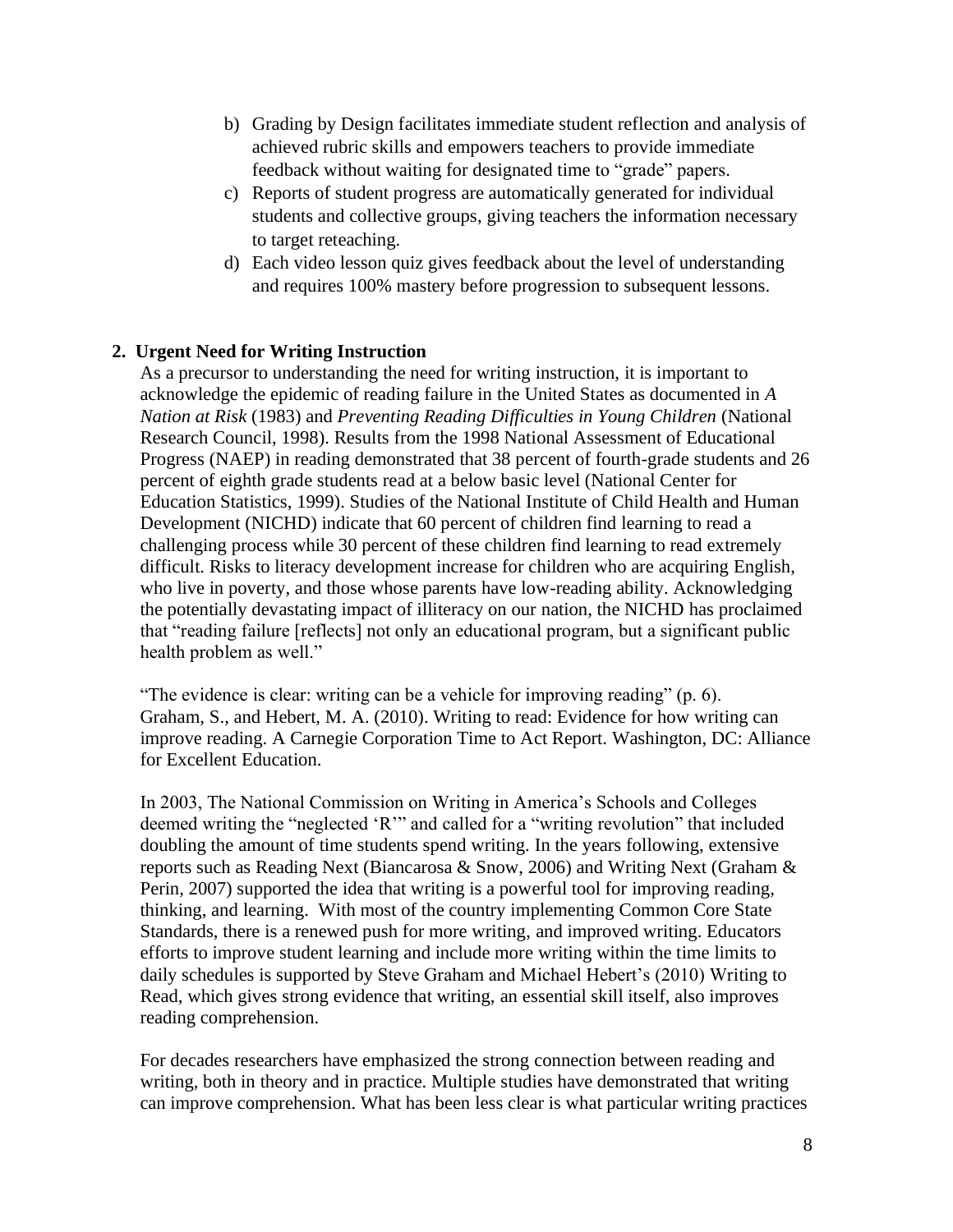research supports as being effective at improving students' reading. To determine those practices, Graham and Hebert (2010) undertook an in-depth meta-analysis that generated three recommendations:

"Have students write about the texts they read. Writing about a text proved to be better than just reading it, reading and rereading it, reading and studying it, reading and discussing it, and receiving reading instruction". *Writing by Design®* incorporates this recommendation into its instruction through the use of introductory picture books, model papers, lesson-embedded articles and stories, activities that generate the review of research to support informative, opinion/argument, and summary writing, and shared writing activities. Specifically, students are guided to respond to text through writing personal reactions or analyses/interpretations of the text, writing summaries of a text, taking notes on a text, and creating and/or answering questions about a text in writing. The benefits of these types of writing have proven stronger, particularly for lowerachieving students, when they were tied with explicit instruction on how to write.

With explicit teaching about the writing process, text structures, and paragraph and sentence construction, *Writing by Design®* provides comprehensive support to their second recommendation – "Teach students the writing skills and processes that go into creating texts." Lessons provide instruction in spelling and sentence construction skills to improve fluency and improve word reading skills.

Their third recommendation – "Increase how much students write. Graham and Hebert meta-analysis confirmed that an increase in how often students write improves students' reading comprehension. While this recommendation is largely determined at the school level, it is directly supported by unique characteristics of *Writing by Design®* - prepared lesson plans and/or video lessons that eliminate the need for lesson preparation and **Grading by Design™** online assessments that free teachers from extensive time to grade student writing. In addition, individual and collective itemized reports of student progress generated by **Grading by Design™** create opportunities for teachers to recognize how to target reteaching to student needs to further achieve student proficiency levels.

What may be most important in all of Graham and Hebert's findings is that infrequent writing and lack of explicit writing instruction minimize any sort of effect on reading from the writing practices they recommend. Their report also supports earlier calls for emphasizing writing in the classroom and across content areas. "Writing is a critical skill, important in its own right; given the evidence that consistent writing time and instruction not only improves writing but also reading, gives us an even more compelling case for finding time in our school day for more writing."

#### **3. Program Rationale**

In summary, *Writing by Design®* was conceived as a response to the widely-publicized shortcomings of school writing instruction, and in particular to the inadequate level with which writing instruction was addressed in publishers' materials. This situation has grown to even more urgent proportions with Common Core State Standards, in the face